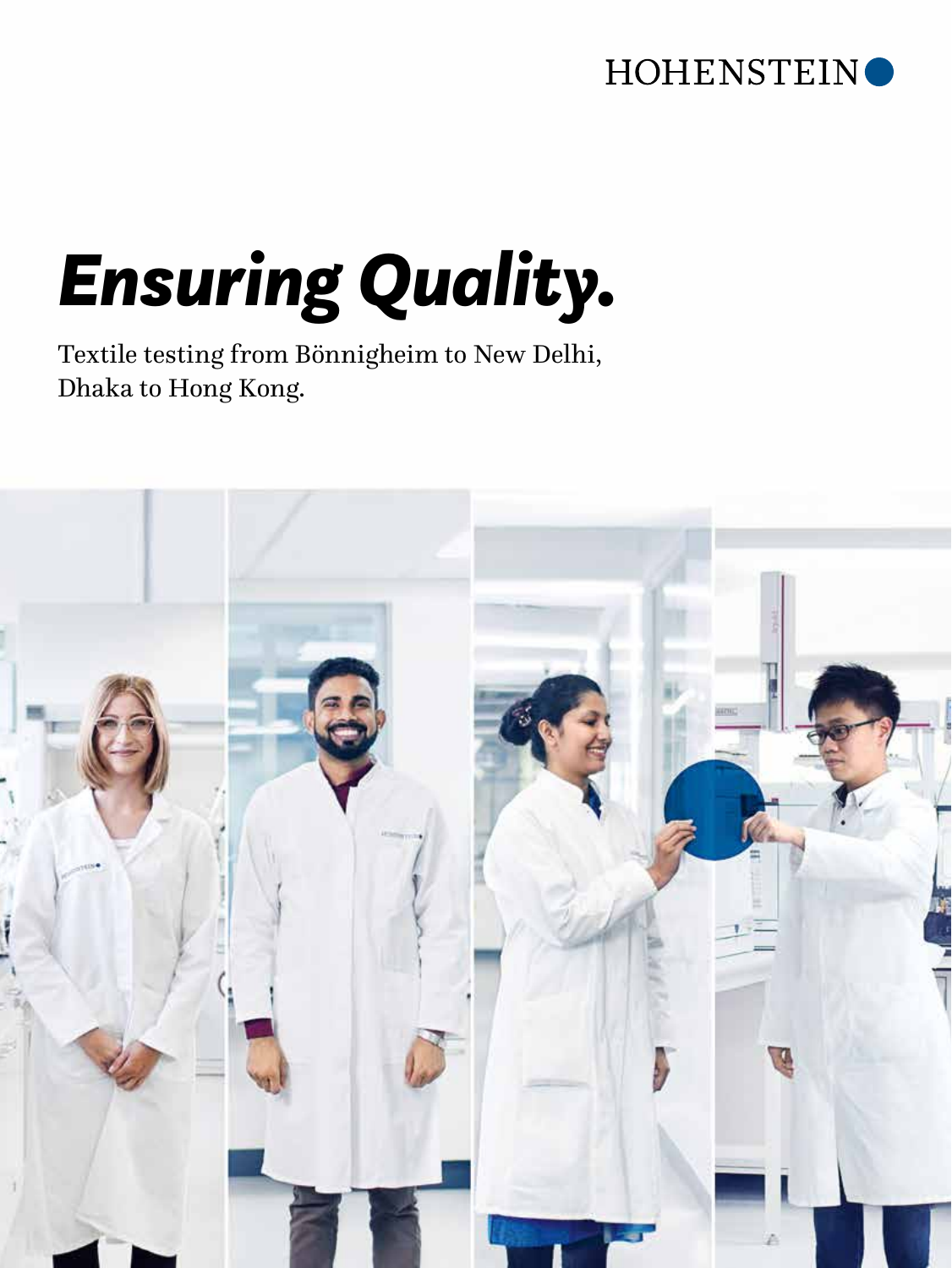## *Test Contents.*

Use our expertise to ensure high quality textiles, clothing and accessories.

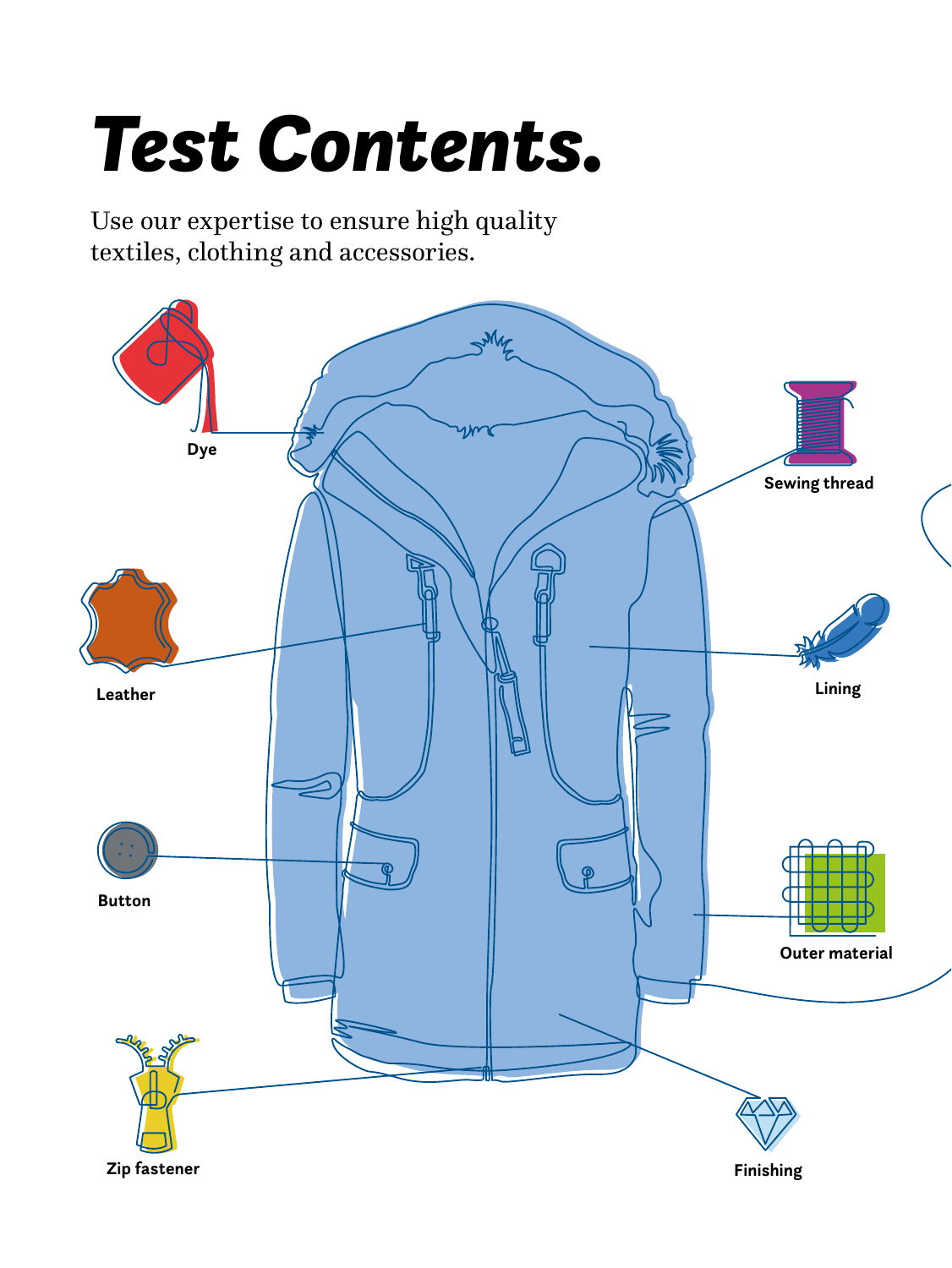

#### Our focus: your success

For manufacturers, retailers and brands: quality prevails. Let us help you secure a competitive advantage. With development and quality management for products that impress.

Decades of experience allow us to provide reliable proof of the safety and quality of your product. Early quality assurance lowers costs and reduces returns thanks to optimised pattern and fit. Transparent communication makes your product stand out from the competition.

No matter what: we stand behind your test results with our reputation and expertise. Take a journey through the following pages to see how we innovate for quality.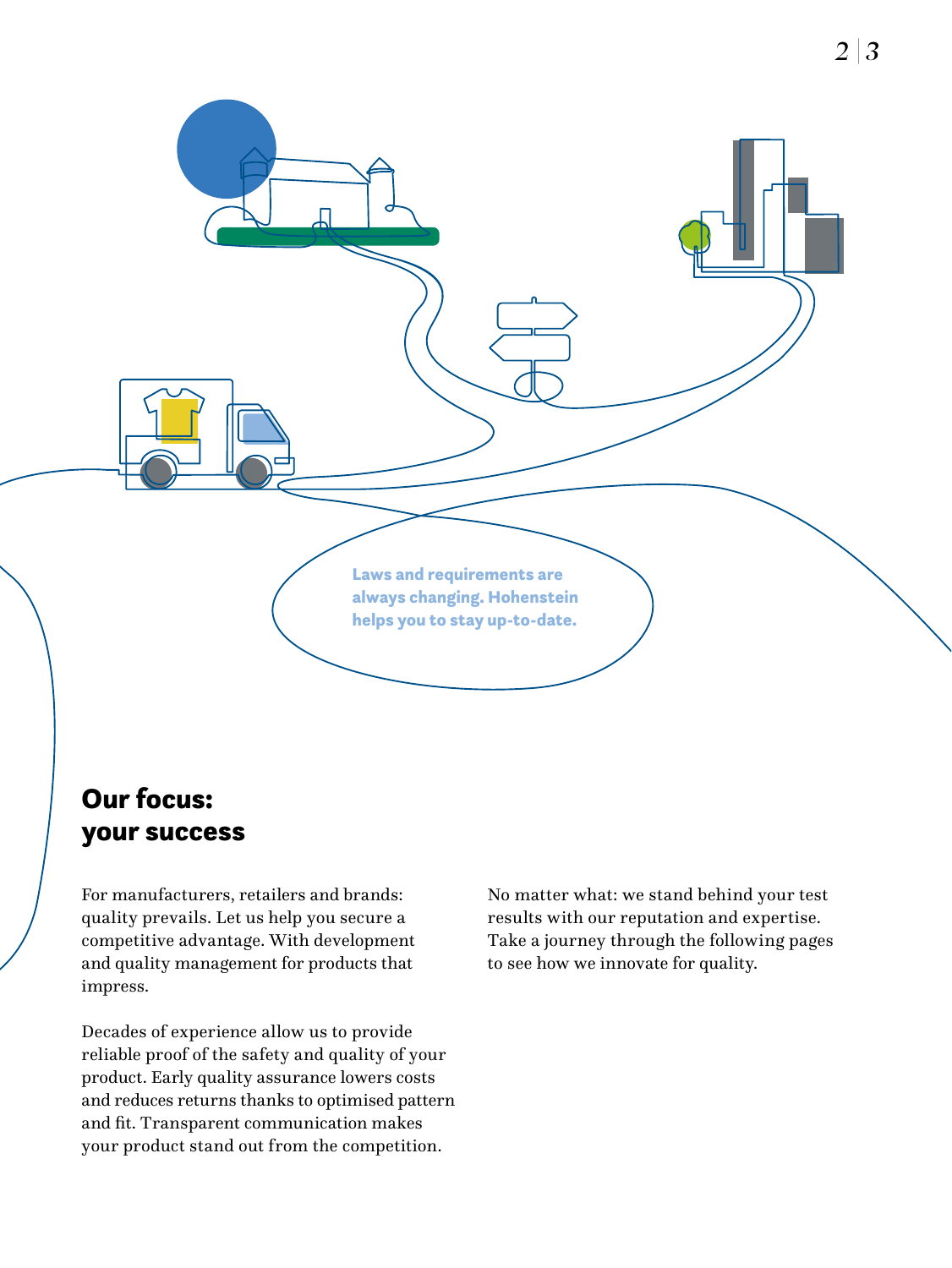## *Tailored Testing. Create the Perfect Plan.*

These are no off-the-shelf test plans: all aspects of the testing scope can be defined individually, from a single test to the entire procedure. We adjust the processes and communication to match your requests and requirements.

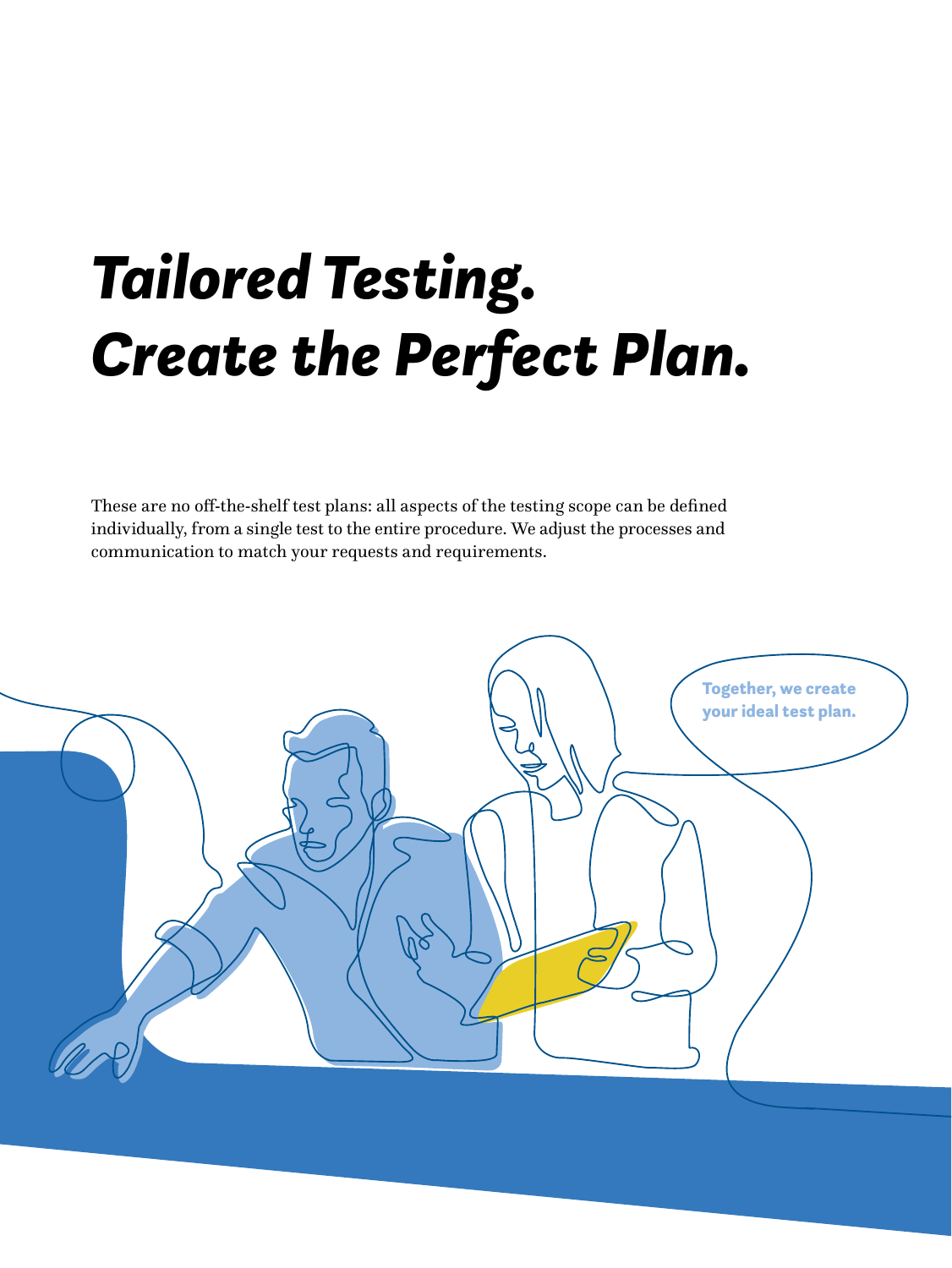#### Testing scope

#### Legal protection

Stay on the safe side of the law: test for applicable regulations to ensure international or local product conformity and stay up-to-date.

#### Quality communication

Requirements beyond legal regulations or NGO scrutiny? Stiff competition, to stand out in the marketplace: testing for factors that exceed standards, or are requested by initiatives and campaigns.

#### Competitive advantage through claim verification

Beat the competition and show superior product quality backed by proven claims. Hohenstein's reputation lends independent and neutral proof through comparative product testing.

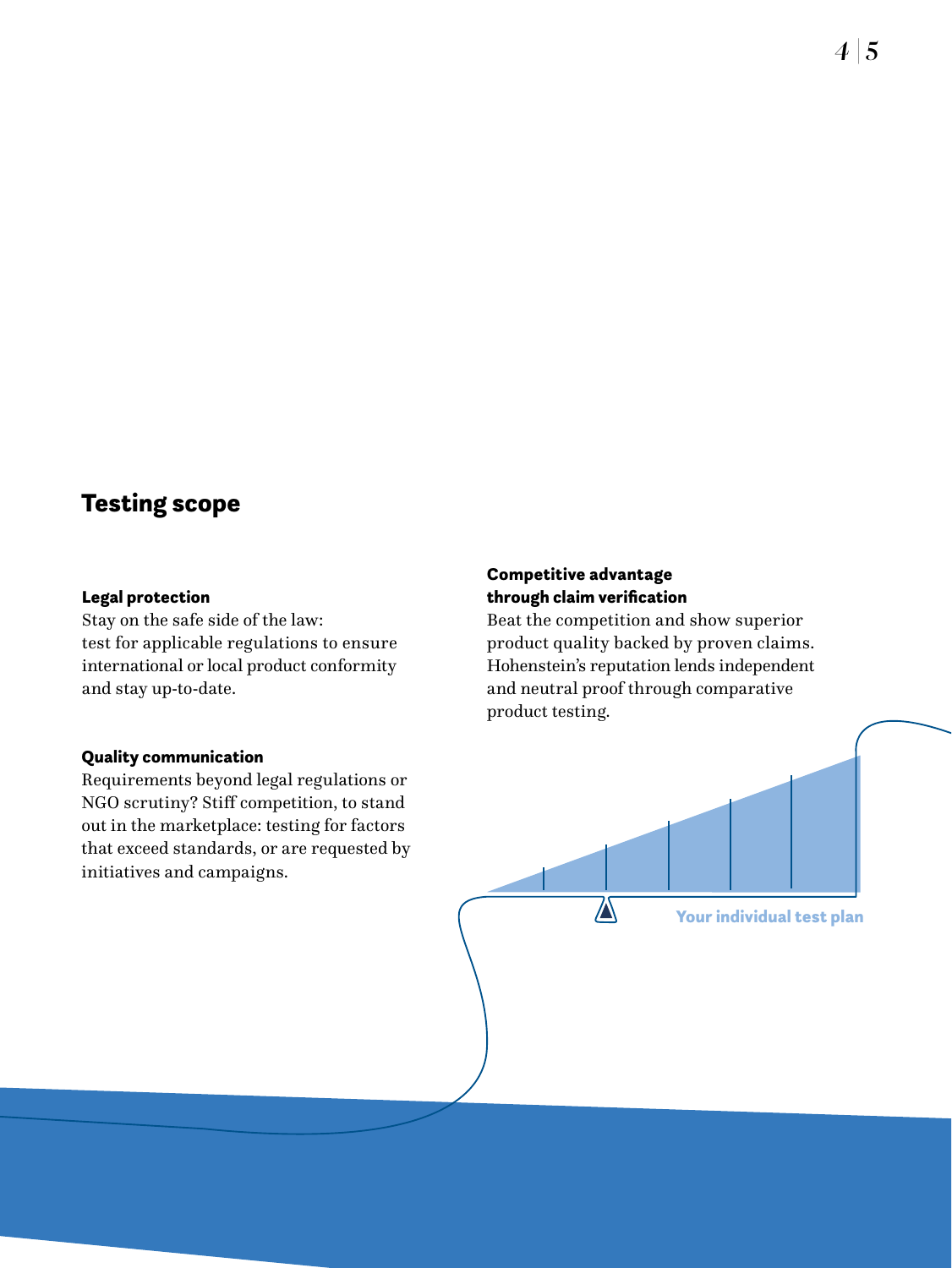## *Testing Makes the Difference.*

Verify conformity with laws, norms, international standards and your internal quality guidelines.

#### Textile technology testing

- Quality testing (e.g. colour fastness, fibre fineness)
- Performance testing (e.g. water proofing, water repellency, breathability, pilling)

#### Testing for chemicals and harmful substances

- Legal conformity and product requirement testing (e.g. tests for harmful substances in accordance with REACH, CPSIA and individual RSLs)
- Wastewater and sludge testing according to individual requirements or conformance (ZDHC, OEKO-TEX<sup>®</sup>, Greenpeace)
- OEKO-TEX<sup>®</sup> certification



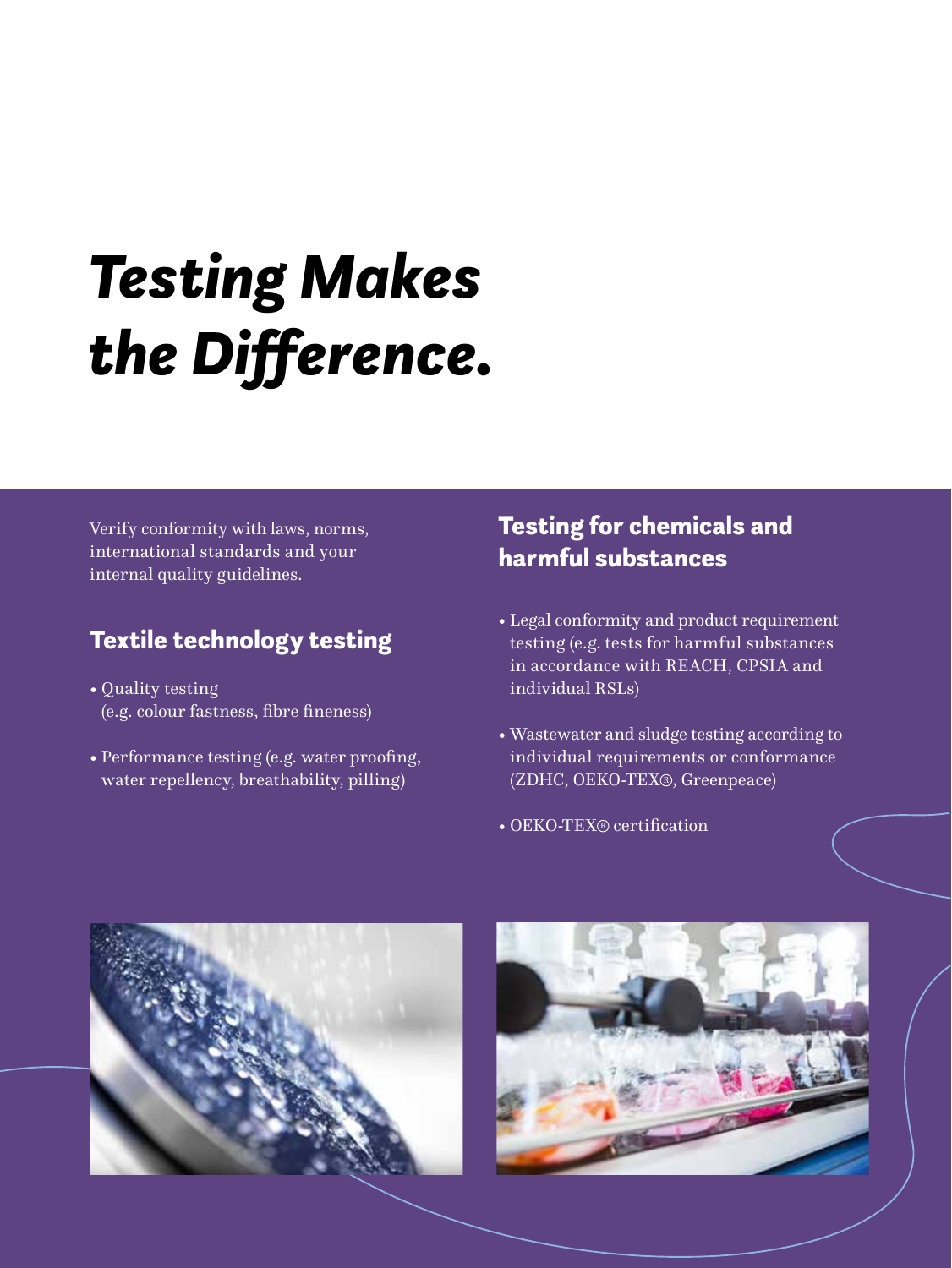

#### Textile labelling and fibre composition

The qualitative and quantitative determination of yarns and fabrics used is required for correct labelling in accordance with the EU Textile Labelling Directive. Fibre identification and determination is conducted microscopically, mechanically and chemically.

*6 | 7*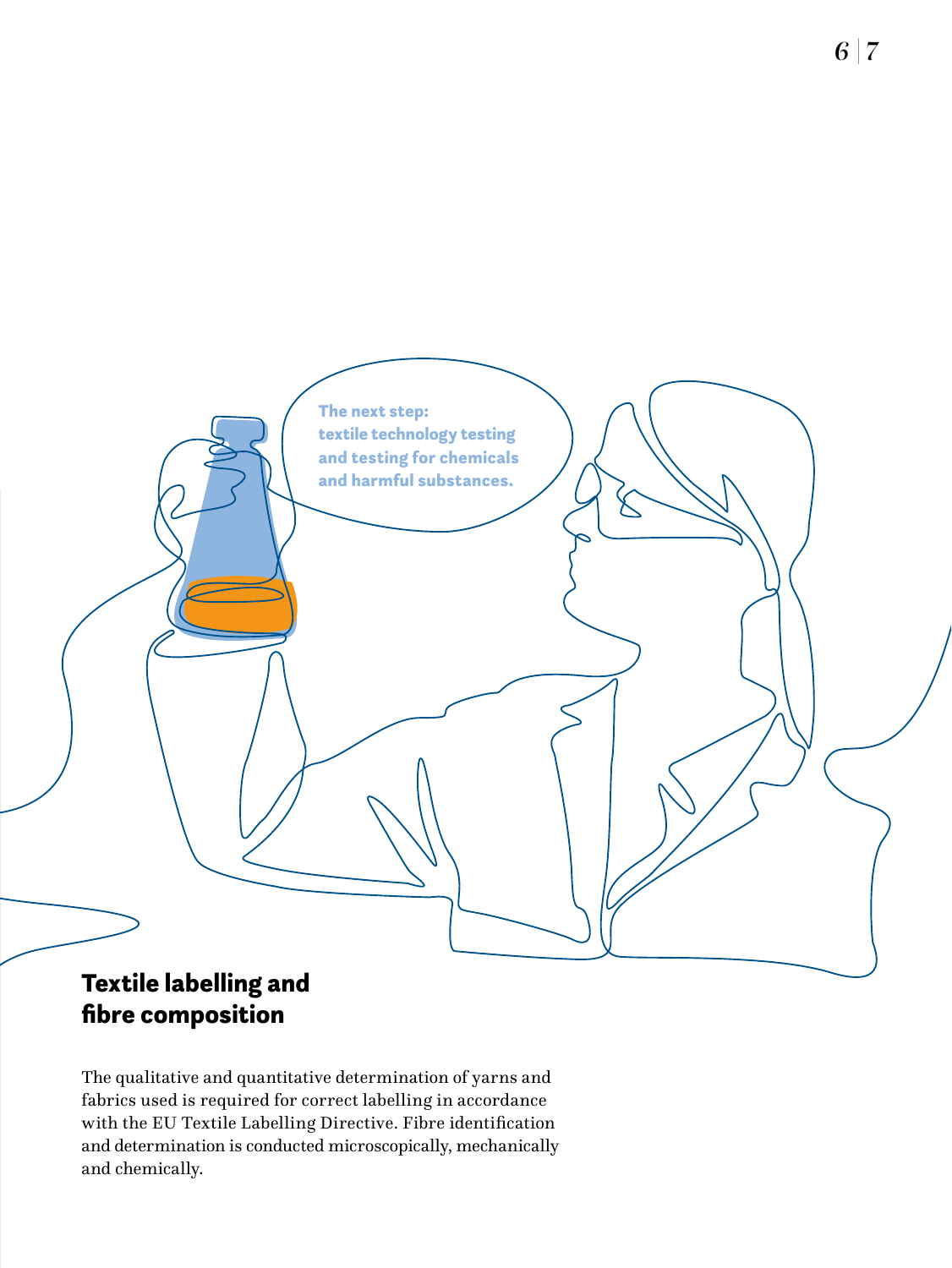# *From the Laboratory to the World.* We also do on-site verification. Hohenstein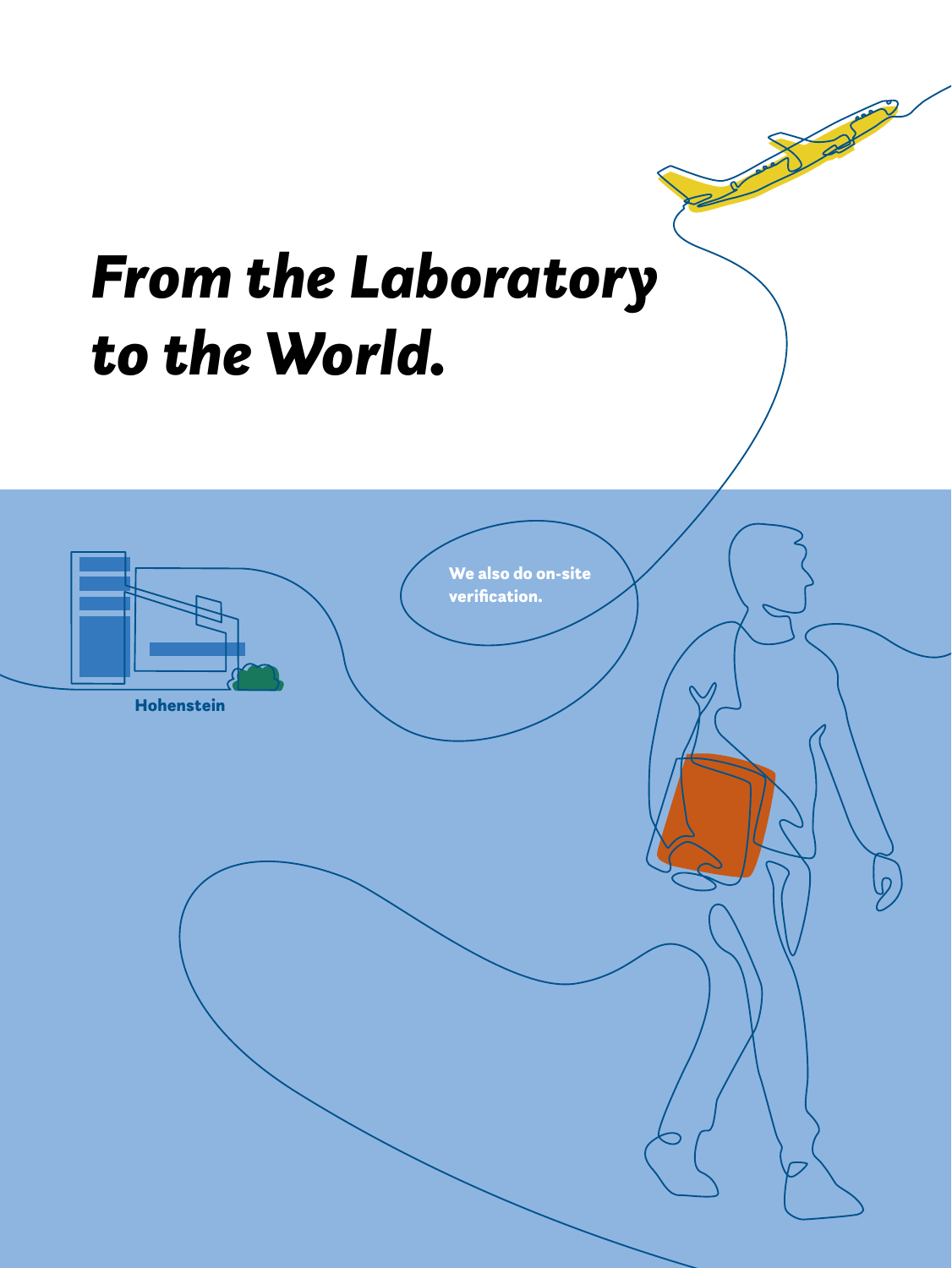*8 | 9*

Our on-site inspection modules for sample pick up ensure the quality of

#### Pre-production check

Sampling before start of production to test whether materials and findings adhere to legal requirements and to test for harmful substances and technical quality parameters.

#### Final random check

Inspection at a production status of 80-100%. Verification of production quantities, sample conformity, processing according to DIN ISO 2859-1, labelling, EAN codes, shipping boxes, etc.

#### During-production check

Inspection at a production status of 10-25%. Verification of sample conformity, processing according to DIN ISO 2859-1, dimensional accuracy, weight and labelling. Sampling for checking for chemical and technology parameters in the Hohenstein laboratories.

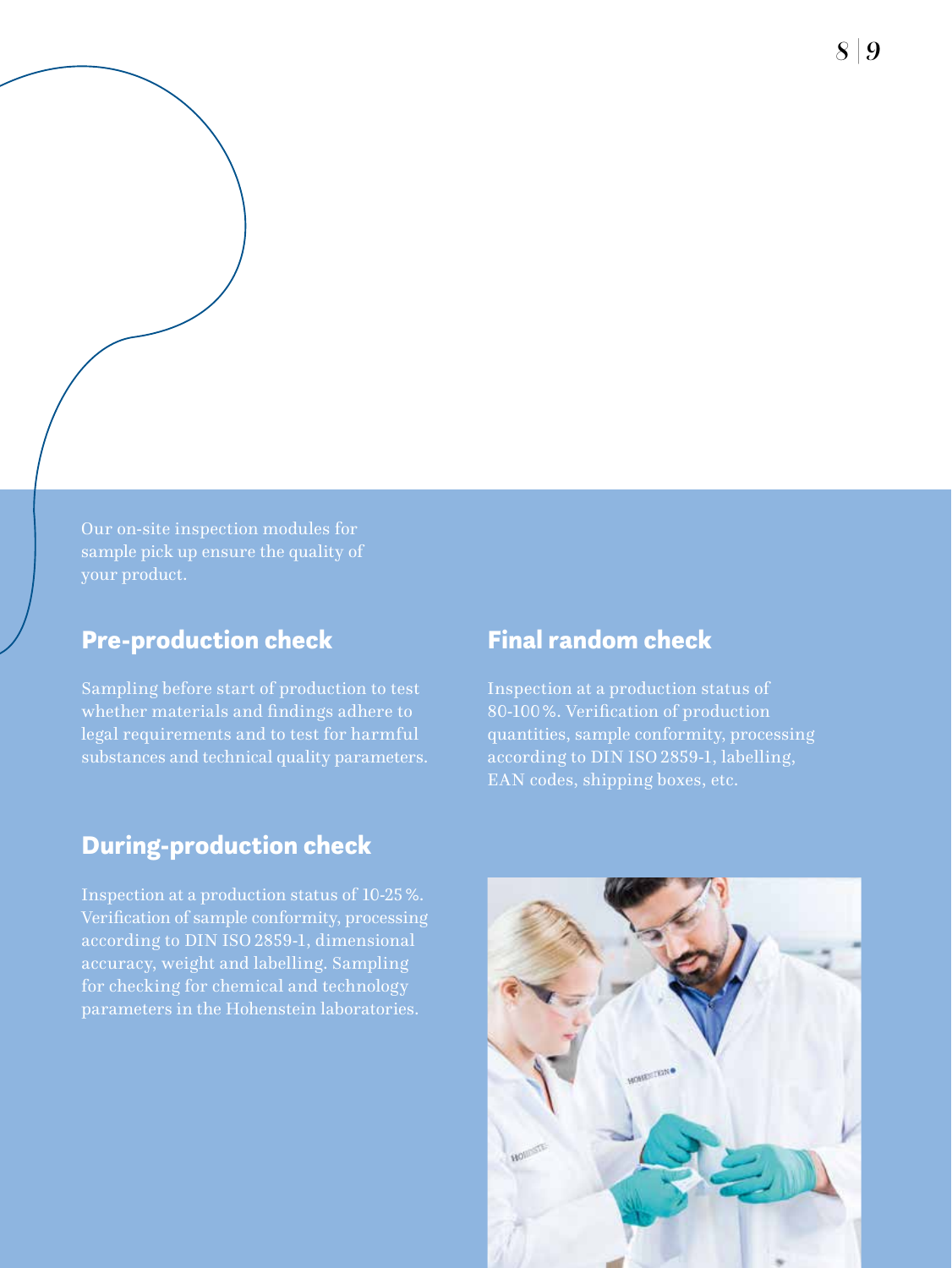## *Testing Outside the Box.*

Hohenstein provides a comprehensive range of services for outstanding textiles. But our work does not stop there: continuous practical research means that we are constantly adding knowledge and transferring it to industry.

We keep innovating by surpassing the industry standards.



Fit:

Pattern development and fitting with consultancy services and individual project collaboration

#### Textile care:

Testing and certification for industrial and household textile care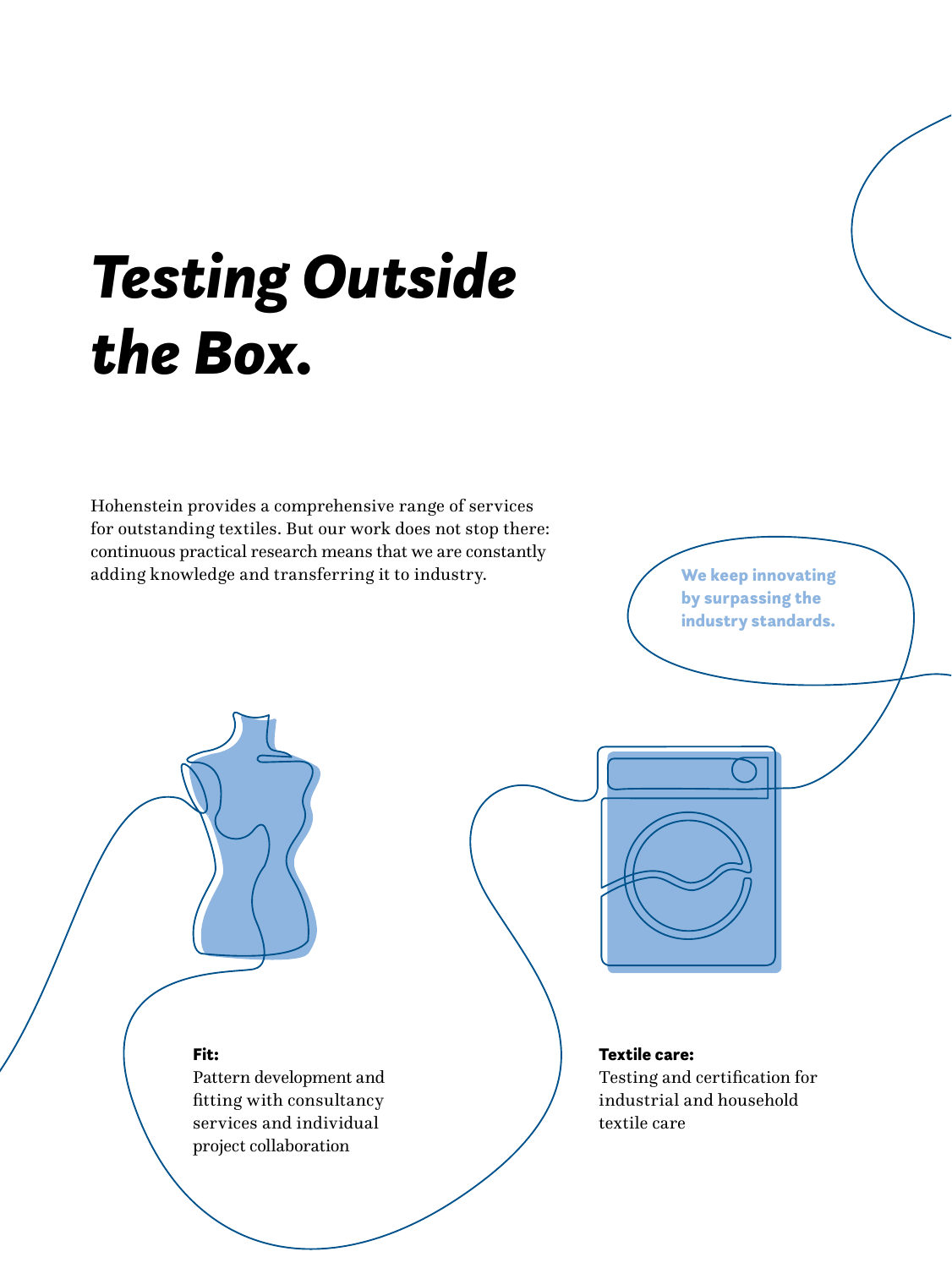#### Performance:

Assessment of functional properties, including comfort, odour management and compression

#### Workwear:

Testing and certification of Personal Protective Equipment (PPE), workwear and corporate fashion

#### Health:

Testing and certification of topics associated with hygiene and textile UV protection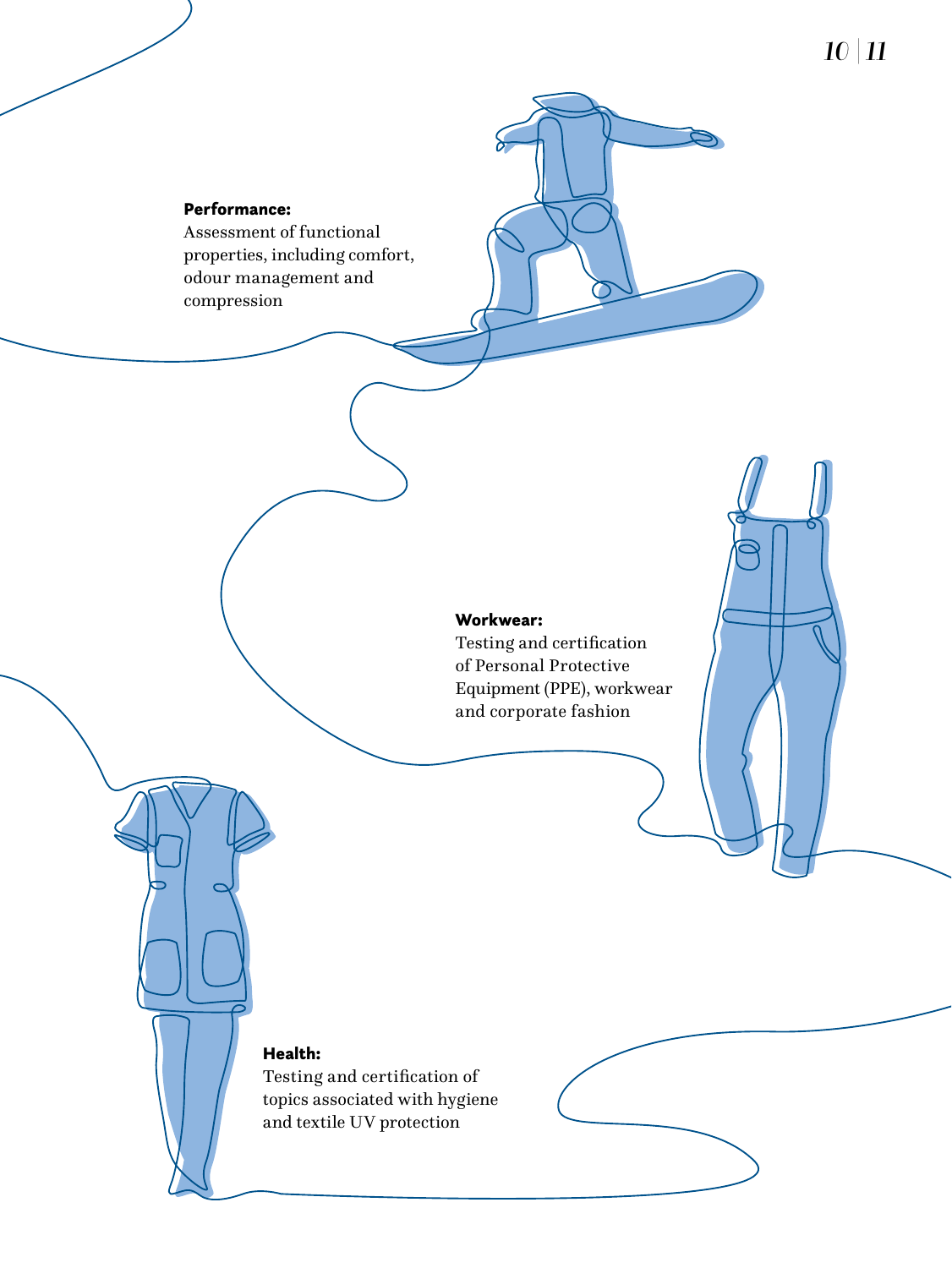

more than seven decades of textile testing. Hohenstein labels allow you to easily and transparently showcase the properties and functions of your product.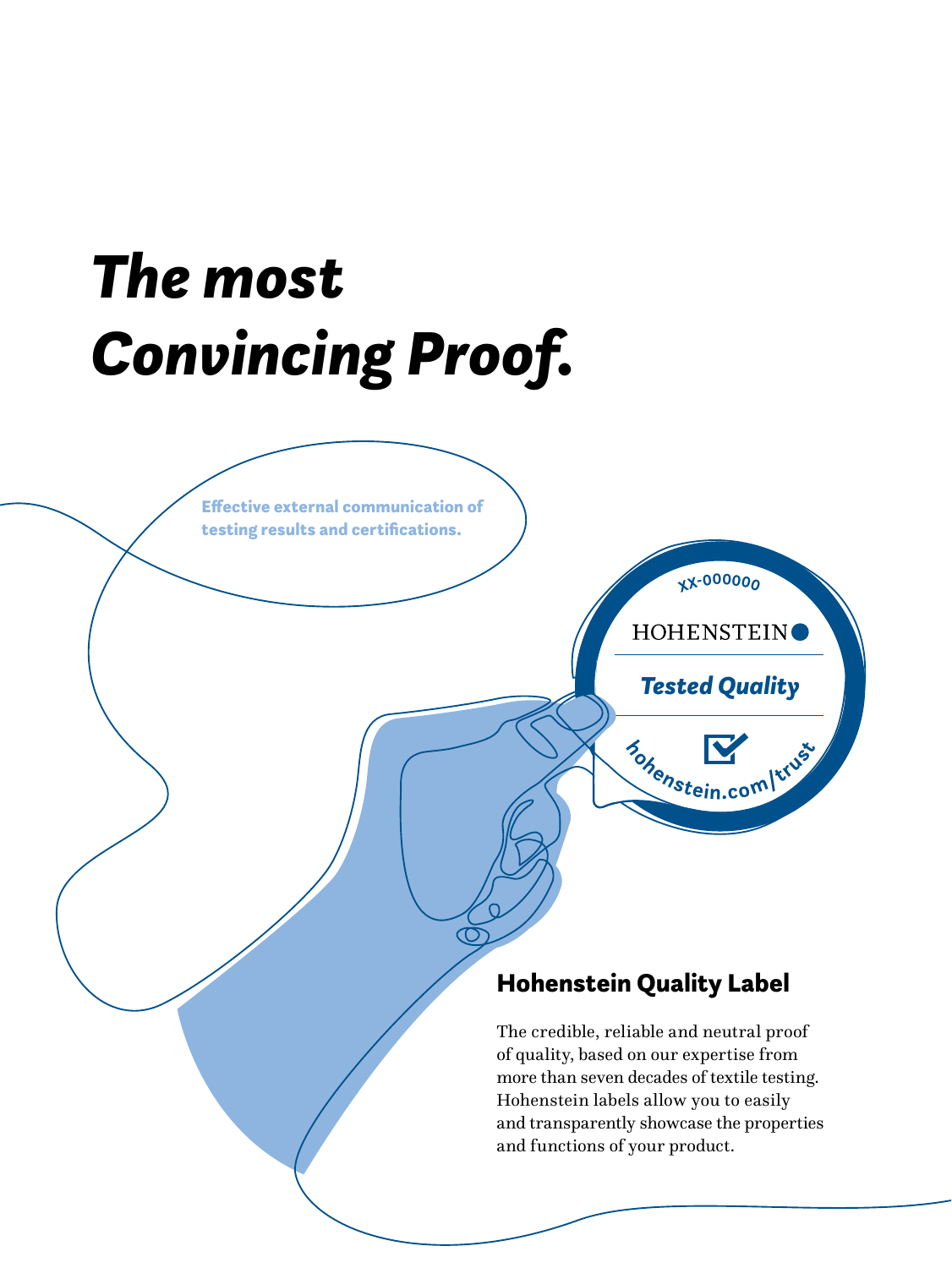





#### The most sustainable test results – with OEKO-TEX

Hohenstein is a founding member of the OEKO-TEX<sup>®</sup> Association. Certifications and labels from OEKO-TEX® have an established reputation for quality and a high level of trust.

- Testing and certification for harmful substances in textiles, leather and other materials
- Process certification for responsible and sustainable manufacturing
- Chemicals screening for use in responsible processes and products
- Testing for genetically modified organisms (GMO) to verify organic cotton – from fibres to end product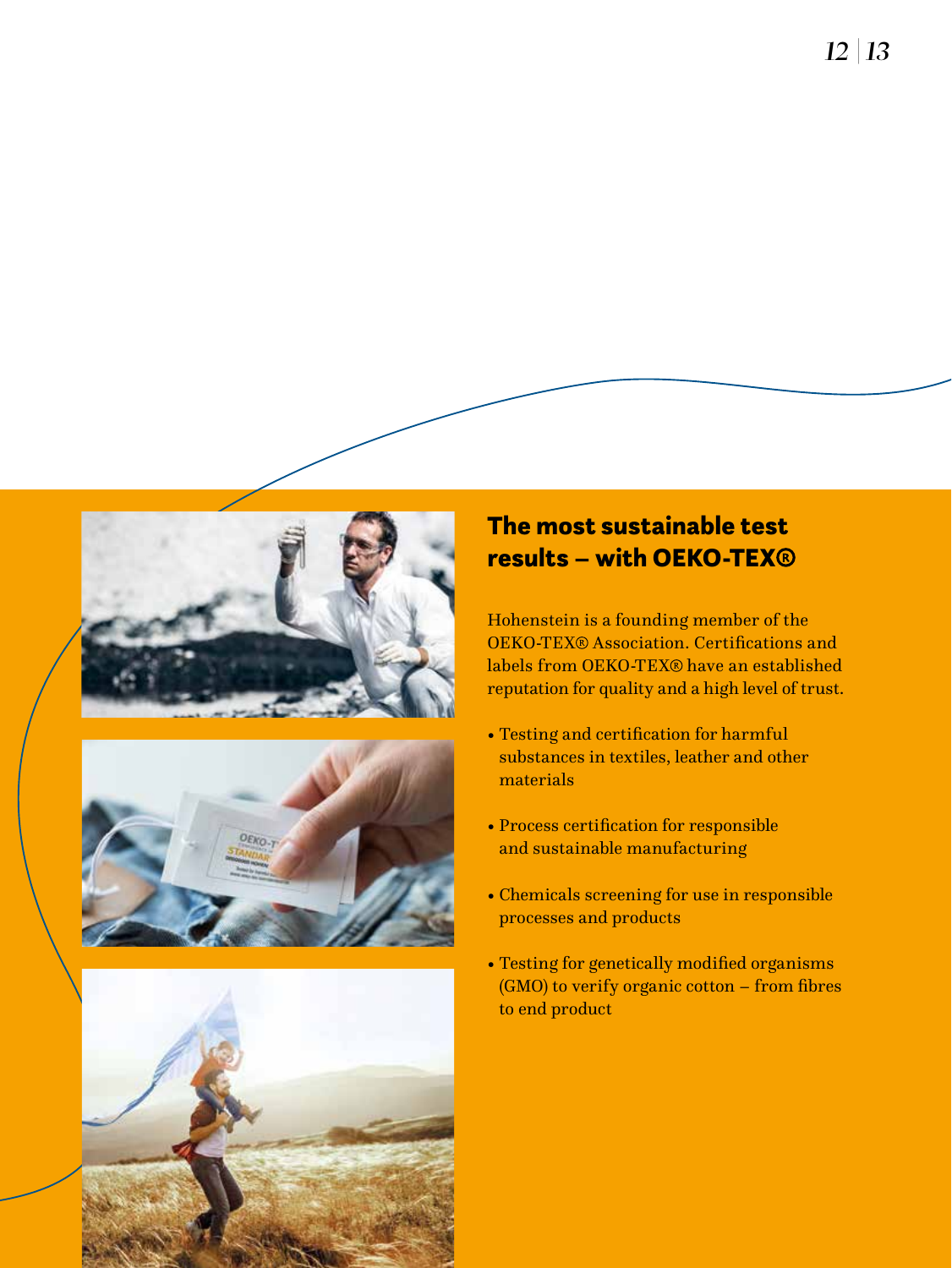## *Many Locations one Standard.*

Hohenstein is an internationally recognised and trusted partner that accompanies you through the whole process. Improve safety, prove quality and speed product launches – wherever you work.

We provide consistent quality and testing standards worldwide.

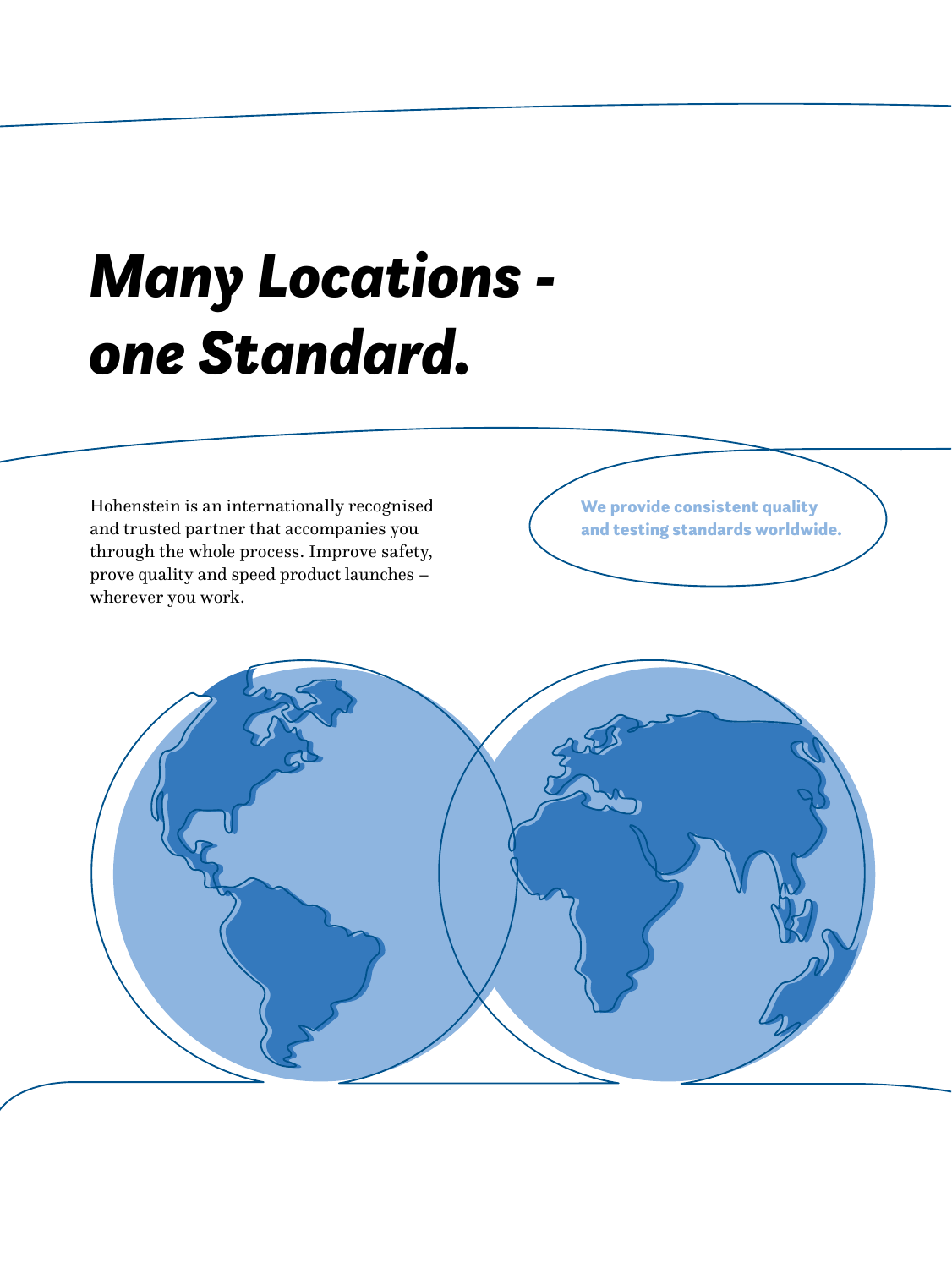*14 |15*

#### Our quality measures guarantee the same standards from all our laboratories

- Standardised global results through systematic internal comparisons with the headquarters laboratory in Germany
- ISO17025 accreditation at each location
- Experts in each lab to interpret and explain test results
- Collaborative global and local teams to meet your requirements